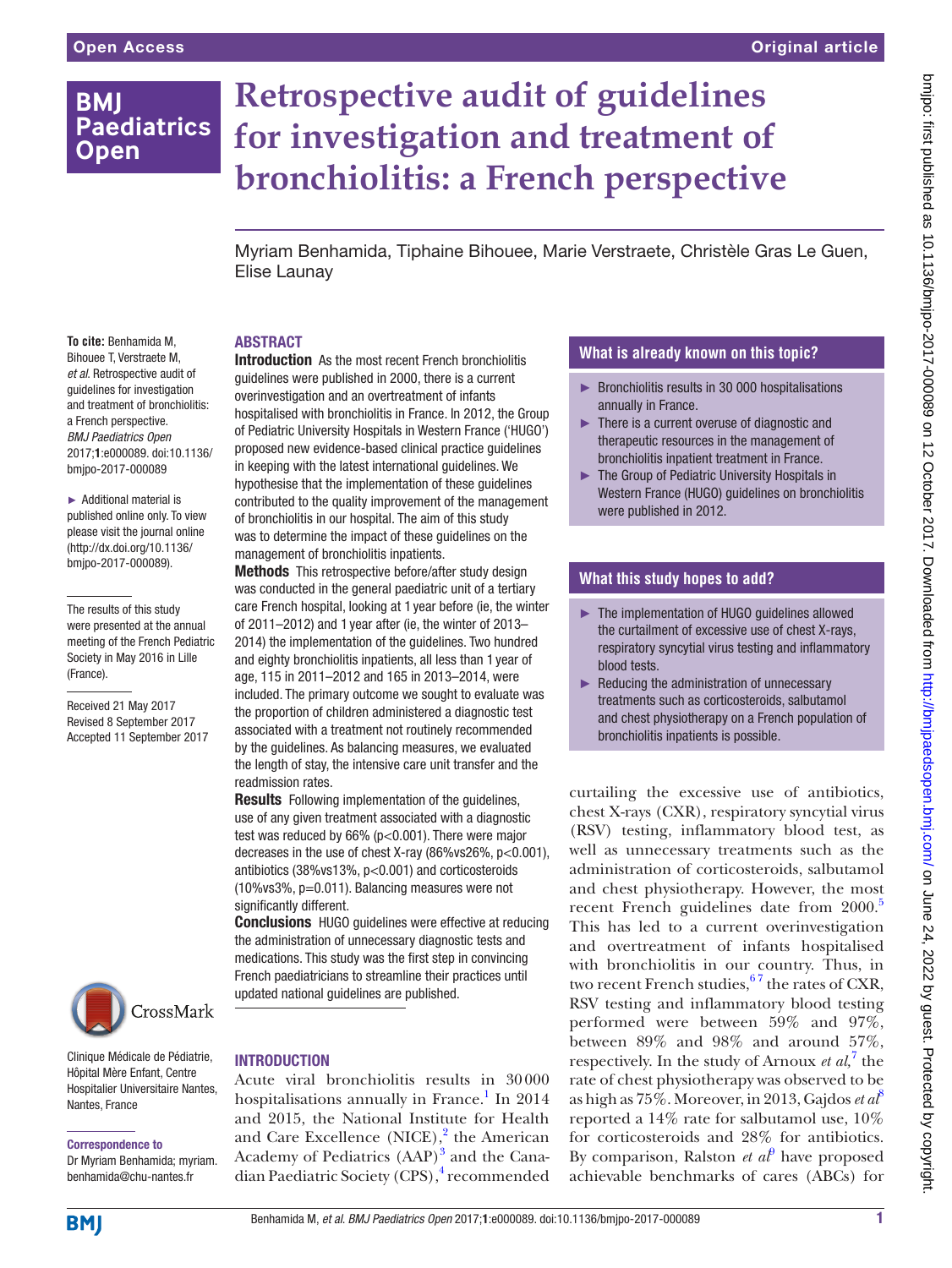inpatient care in bronchiolitis: a 10%–19%rate of use for bronchodilators, a 0%–9%rate of use for corticosteroids, a  $17\%$ –19% rate of use for antibiotics and a  $31\%$ –42% rate of use for CXR. Furthermore, in a 2010 study conducted in 17 American hospitals, the rate of chest physiotherapy was  $4\%$ .<sup>10</sup> In addition, the rate of antibiotics use and RSV testing were 10% and 29%, respectively, in the study by Akenroye *et al*. [11](#page-6-5)

In order to improve bronchiolitis inpatient management, the Group of Paediatric University Hospitals in Western France ('HUGO') published guidelines in  $2012^{12}$  that are in accord with the latest international recommendations. In this study, we sought to determine the impact of these HUGO guidelines. Our primary aim was to evaluate whether the streamlining of practices could be implemented in France. We hypothesised that an improvement in practices, that is, that the proportion of patients receiving treatments such as antibiotics, corticosteroids or salbutamol, and a diagnostic test such as CXRs, RSV testing or a blood test would be reduced following implementation of the HUGO guidelines. As secondary outcomes, we evaluated the length of stay (LOS), hospitalisation costs and rates of intensive care unit (ICU) transfer and readmission at 7days. We also compared the modalities of supportive care prior to and following the implementation of the guidelines.

#### **METHODS**

#### Setting and study design

The Nantes University Hospital (NUH) provides paediatric care for a geographic area with a population of 850000 with 12107 births as of 2010. Each winter, bronchiolitis accounts for approximately 500 hospitalisations at the NUH. $^{13}$  We conducted a retrospective study of quality improvement intervention in order to standardise the care provided to bronchiolitis inpatients. We compared the year prior to implementation of the HUGO guidelines (ie, the winter of 2011–2012) to the year following their implementation (ie, the winter of 2013–2014). We deemed the winter of 2012–2013 to be a transition year.

For each bronchiolitis season, we analysed the 3weeks of major bronchiolitis epidemics. Each year, during those weeks, the NUH general paediatric unit becomes overcrowded, accommodating practically only bronchiolitis inpatients. We hypothesised that the workload is similar year-over-year during those periods. According to the regional office of the French Institute for Public Health of the Pays de la Loire, for the winter of 2011–2012, the three major bronchiolitis epidemic weeks were weeks 48, 49 and 50. For the winter of 2013–2014, they were weeks 51, 52 and 1.

The project was approved by the institutional review board at the NUH.

French legislation stipulates that informed consent is not required, and local retrospective data may be used for an epidemiological study.

This study was reported according to the Standards for Quality Improvement Reporting Excellence (SQUIRE) reporting guidelines.[14](#page-6-8) Intervention: HUGO Bronchiolitis Guidelines Development and Implementation

In 2011, paediatricians, paediatric pulmonologists and emergency physicians belonging to HUGO met to analyse the recent published data regarding bronchiolitis in children less than 1year of age. Criteria to distinguish childhood asthma from acute viral bronchiolitis were established (see online[supplementary file 1\)](https://dx.doi.org/10.1136/bmjpo-2017-000089). Prescriptions of diagnostic tests, antibiotics and chest physiotherapy were defined and reserved for limited situations. Modalities of oxygen supplementation and nutritional support were proposed. All these recommendations were summarised in the HUGO bronchiolitis guidelines ()see online supplementary file  $1$ ).<sup>[12](#page-6-6)</sup>

The guidelines were implemented by the NUH in September 2012 by holding team meetings involving paediatric nurses, physicians and trainees. These interprofessional meetings occur annually at the start of bronchiolitis season. Daily brief meetings (just following the usual morning meeting) with physicians and nurses were also organised during the 14 first days of the epidemic seasons to discuss difficulties, and a summary of the guidelines was posted in the emergency and the general paediatric wards. The guidelines were integrated into the NUH guidelines book, and they are readily accessible online via the hospital's intranet website.

#### Study population and data sources

The target population for the HUGO bronchiolitis guidelines was children from birth to 1year of age, who were diagnosed with bronchiolitis. The diagnosis of bronchiolitis was based on their medical history and a physical examination showing viral upper respiratory tract prodrome, followed by increased respiratory effort and wheezing, as recommended in the HUGO and international guidelines. $2-4$  12 The cut-off age of 1 year was decided according to the current literature.<sup>11 15-17</sup>

Using the NUH Medical Program of Information System (PMSI), we screened for all patients with a bronchiolitis diagnosis defined by the group of codes 'Acute Bronchiolitis' of the International Classification of Disease 10 (J21, J21.0, J21.8 and J21.9) and who were hospitalised in the general paediatric unit of the NUH during the inclusion periods. Of these patients, we excluded patients aged >12months old and patients with a history of more than one wheezing dyspnoea episode and obvious mistakes in the PMSI such as an absence of any clinical signs of respiratory infection in their medical files.

We opted for a pragmatic study, so we did not exclude patients with comorbidities or those who had required a transfer to the ICU at any time during their management. Only the patient's management in the general paediatric unit was evaluated.

Data were collected by the retrospective review of medical files in October  $2014$  $2014$  $2014$ ,<sup>1</sup> tabulated using Excel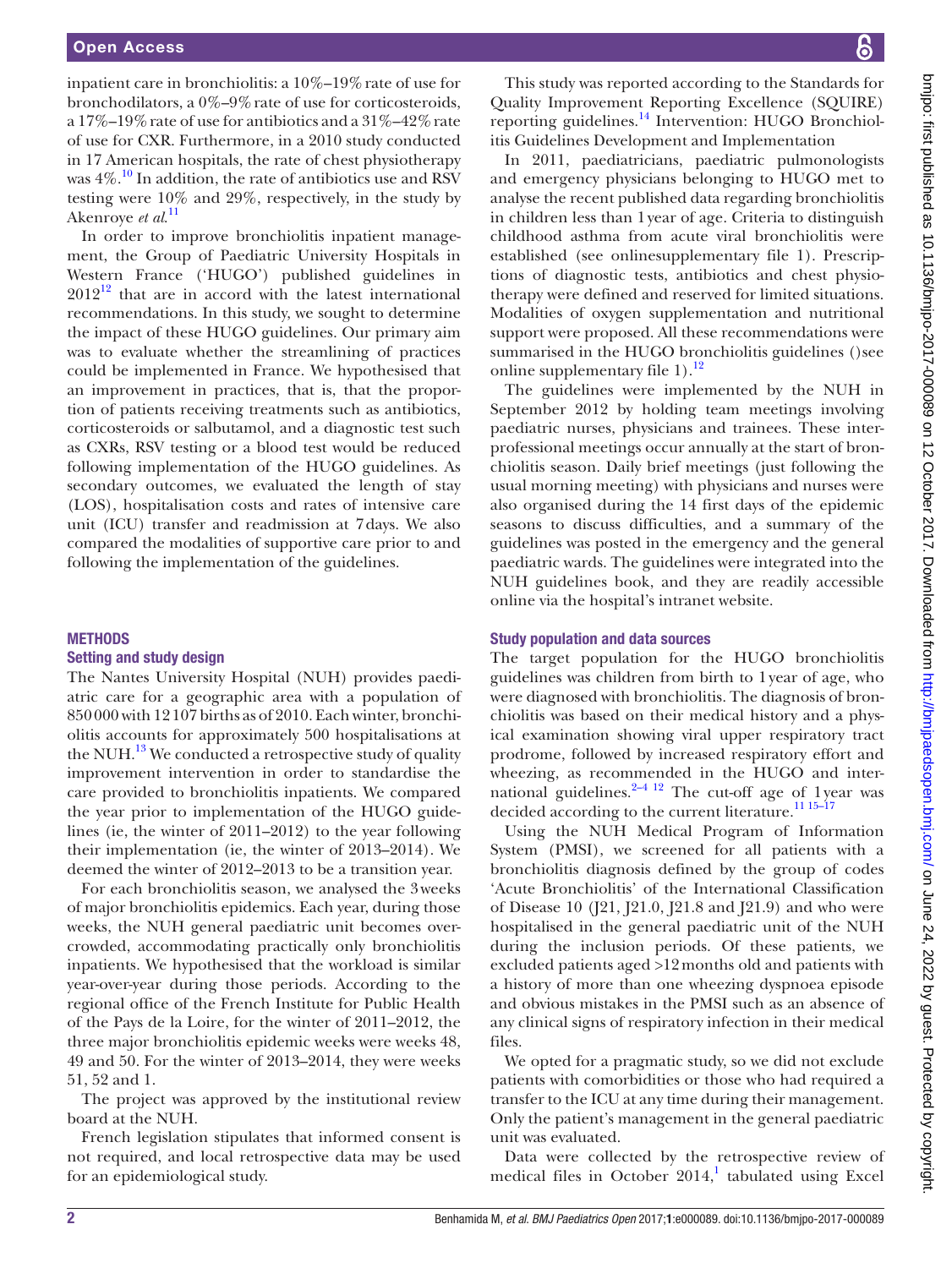(Microsoft, Redmond, Washington, USA). Data on the cost of services were obtained from the hospital's administrative and financial databases for each included patient.

#### Methods of evaluation

To capture the overall impact of the HUGO guidelines, we used a composite outcome build with the two main resources that tend to be misused in bronchiolitis: diagnostic tests and treatments. Our primary outcome was the proportion of patients having been administered at least one antibiotic, corticosteroid or salbutamol treatment, and either a CXR, RSV testing or an inflammatory blood test. We selected these treatments and tests because their uses are not routinely recommended by the HUGO guidelines. Moreover, they are typical outcomes used to evaluate unnecessary treatments in bronchiolitis quality improvement studies.<sup>[9 11 18 19](#page-6-3)</sup>

As secondary outcomes, we compared total hospitalisation costs (including the cost of overall unit functioning, laboratory tests, imaging, drugs, supplies and materials), the use of each treatment and diagnostic test: antibiotics, salbutamol (>1dose), corticosteroids, chest physiotherapy, CXR, RSV testing and inflammatory blood tests. Inflammatory blood tests included determination of C reactive protein (CRP) levels and/or full blood counts and/or procalcitonin levels.

To evaluate whether the HUGO guidelines affected the provision of supportive treatments, we assessed the duration and the level of oxygen supplementation, as well as the duration and the type of fluid replacement. The guidelines suggest limiting continuous pulse oxymetry, decreasing oxyhaemoglobin saturation targets, especially during sleep, and nasogastric feeding is preferred, with the exception of severe bronchiolitis in patients with a WANG score >8. Based on the nature of French bacterial ecology, especially for *Haemophilus influenzae*, the HUGO guidelines recommend choosing amoxicillin in case of a concomitant bacterial infection. We therefore evaluated the type of antibiotic that was prescribed. Balancing measures to observe unintended consequences of the guidelines were: LOS, ICU transfer, readmission at 7days and mortality rates.

#### Statistical analyses

The sample size was calculated on the basis of an expected reduction postguidelines implementation of 40% of the primary outcome, as published previously in other studies.<sup>11 19 20</sup> Assuming a power of 80%,  $\alpha$  of 0.05 and a two-tailed test, the estimated sample size was 111 patients per period. This size was compatible with the approximately 150 bronchiolitis hospitalisations at the NUH during the three bronchiolitis epidemic weeks.<sup>[13](#page-6-7)</sup>

Continuous variables were expressed as medians and IQRs if their distribution was abnormal, and the Mann-Whitney test was used. If the distribution was normal, means, SD and the t-test were used. Categorical factors were expressed as percentages, and they were compared

using the  $\chi^2$  tests. The Fisher's test was used if the expected numbers were <5.

Cost savings following implementation of the guidelines were obtained by determining the difference between the mean cost per patient in 2011 and in 2013, and the SE of the difference in these means. Statistical analyses were performed using STATISTICA V.10 software (data analysis software system).

#### **RESULTS**

During the inclusion periods, there were 638 emergency consultations for bronchiolitis followed by 376 hospitalisations at the NUH. Of these patients, 311 were assessed for eligibility for the study, and 280 patients were enrolled: 115 patients for period 1 (ie, the winter of 2011–2012) and 165 patients for period 2 (ie, the winter of 2013– 2014) ([figure](#page-3-0) 1). Twenty-four children had comorbidities (see online [supplementary file 2\).](https://dx.doi.org/10.1136/bmjpo-2017-000089) The hospitalisation rate following emergency consultation for bronchiolitis was higher in the winter of 2013–2014 than in the winter of 2011–2012 (p<0.001). There was no significant difference in the proportion of initial hospitalisations in the ICU for bronchiolitis between the two periods (p=0.14). There were no significant differences between period 1 and period 2 group characteristics, except in terms of the history of prematurity <37SA [\(table](#page-3-1) 1).

#### Primary outcome

One year after implementation of the HUGO guidelines, the proportion of patients having at least one treatment in conjunction with any of the tests was significantly reduced by two-thirds ([table](#page-4-0) 2).

#### Secondary outcomes

In period 2, we noticed significant reductions in the use of CXRs and inflammatory blood tests, as well as antibiotic and corticosteroids use. Downward trends for RSV testing and oxygen supplementation were also observed [\(table](#page-4-0) 2). Following implementation of the guidelines, the prescription of amoxicillin–clavulanic acid declined, whereas prescription of amoxicillin increased significantly. The use of chest physiotherapy, already minor in period 1, was nearly absent in period 2. There was a switch from intravenous to nasogastric fluid administration between periods 1 and 2. The durations of intravenous or nasogastric fluid replacement were not different prior to and following implementation of the HUGO guidelines.

In the subgroup analysis excluding patients with a history of prematurity (see online [supplementary](https://dx.doi.org/10.1136/bmjpo-2017-000089) file [3](https://dx.doi.org/10.1136/bmjpo-2017-000089)) and or those with comorbidities (see online [supple](https://dx.doi.org/10.1136/bmjpo-2017-000089)[mentary file 4](https://dx.doi.org/10.1136/bmjpo-2017-000089), all of the differences that were statistically significant in the general outcomes analysis remained significant. The downward trends of intravenous and supplemental oxygen use became significant.

The mean total cost of hospitalisation per patient in the winter of 2011–2012 was €1710.45 and €1656.40 in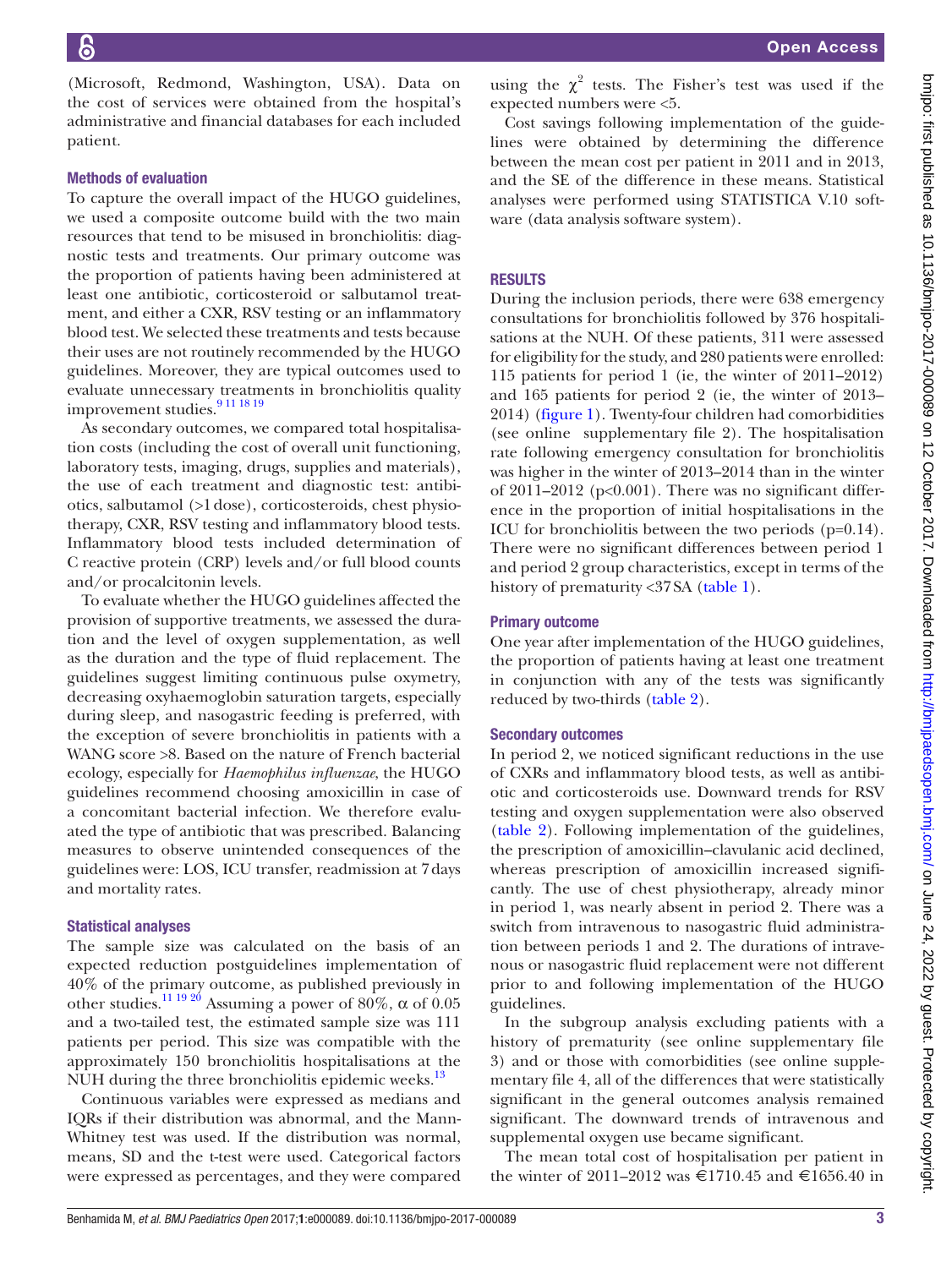

<span id="page-3-0"></span>Figure 1 Study population flow diagram. GP unit, general paediatric unit; ICU, intensive care unit; InVs, French Institut for Public Health

the winter of 2013–2014. There were statistically significant decreases in the mean laboratory costs and in the mean imaging costs between periods 1 and 2 [\(table](#page-4-1) 3).

We found no difference in the rates of balancing measures after implementation of the guidelines. The

median LOS was 2.0days with an IQR of 1.5–3.0days in periods 1 and 2 (p=0.28). The ICU transfer rate was 7% in the winter of 2011–2012 and 4.2% in the winter of 2013–2014 (p=0.23). The readmission rate at 7days for all causes was 4.4% prior to implementation of the

<span id="page-3-1"></span>

| <b>Table 1</b><br>Baseline patient characteristics |                 |                 |         |
|----------------------------------------------------|-----------------|-----------------|---------|
|                                                    | $2011(n=115)$   | $2013(n=165)$   | p Value |
| Age, months, mean±SD                               | $2.70 \pm 2.57$ | $2.17 \pm 2.23$ | 0.07    |
| Gender, male (n (%))                               | 64/115 (56)     | 89/165 (54)     | 0.78    |
| History of wheezing (n (%))                        | 12/115(10)      | 15/165(9.1)     | 0.71    |
| Comorbidity (n (%))                                | 13/115(11)      | 11/165(6.7)     | 0.17    |
| Prematurity <37 weeks of gestation (n (%))         | 14/115 (12)     | 8/165(4.9)      | 0.03    |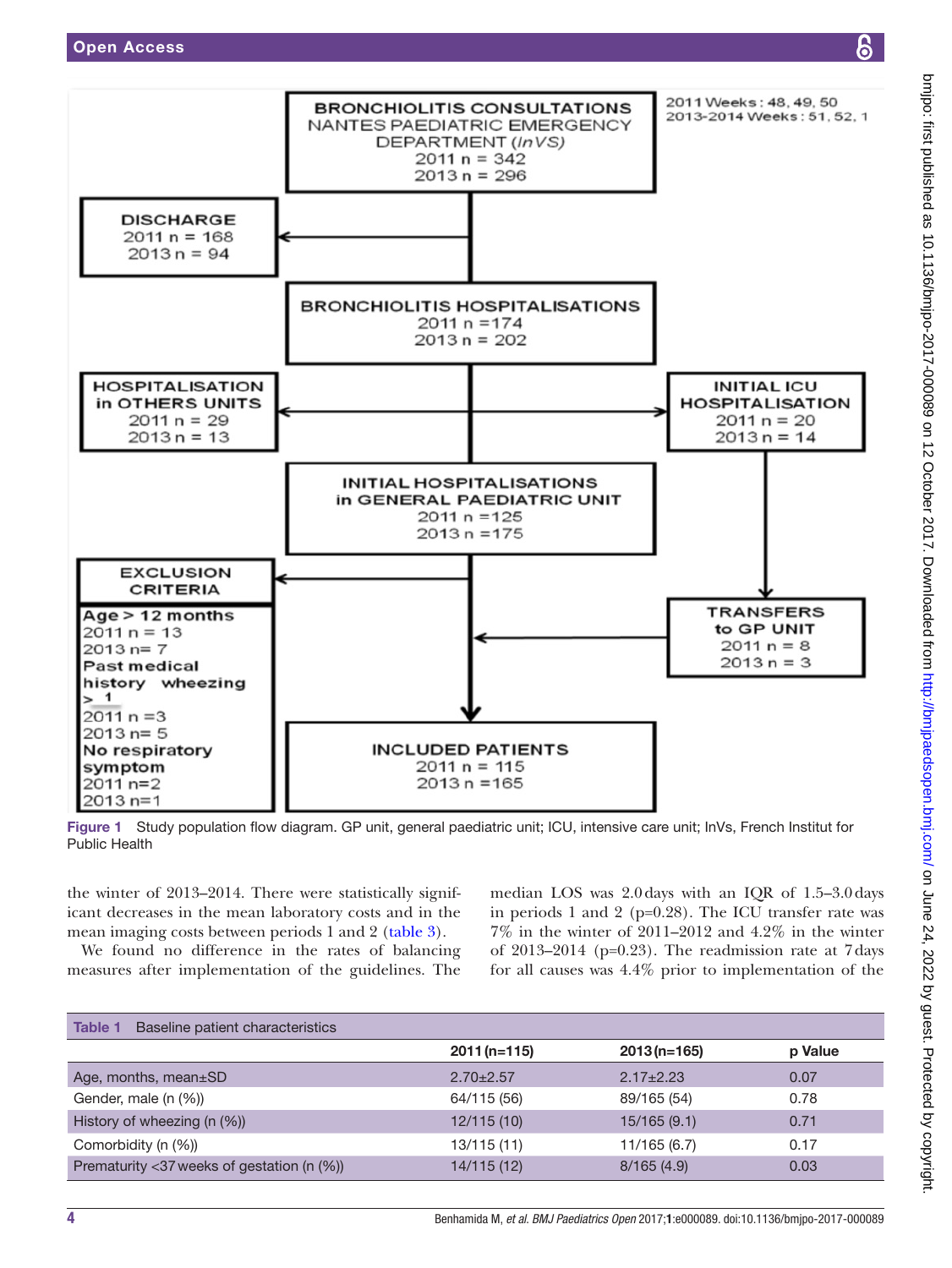<span id="page-4-0"></span>Table 2 Outcomes pre-HUGO and post-HUGO guideline implementation

|                                                          |                | 2011 (n=115) 2013 (n=165) | p Value       |
|----------------------------------------------------------|----------------|---------------------------|---------------|
| Treatment <sup>*</sup> and<br>test† (n (%))              | 52/115 (45)    | 25/165 (15)               | < 0.001       |
| At least one<br>treatment* (n (%))                       | 52/115 (45)    | 46/165 (28)               | 0.003         |
| At least one<br>test $\uparrow$ (n $(\%)$ )              | 101/115 (88)   | 52/165 (32)               | $<$ 0.001 $<$ |
| CXR (n (%))                                              | 99/115 (86)    | 44/165 (27)               | $<$ 0.001 $<$ |
| RSV nasopharyngeal<br>swabs (n (%))                      | 28/115 (24)    | 26/165 (16)               | 0.073         |
| Inflammatory blood<br>test (n (%))                       | 34/115 (30)    | 18/165 (11)               | $<$ 0.001     |
| Antibiotic use (n (%))                                   | 44/115 (38)    | 22/165 (13)               | < 0.001       |
| Salbutamol use >1<br>dose (n (%))                        | 9/115(8.0)     | 8/165(5.0)                | 0.21          |
| Corticosteroid<br>use (n (%))                            | 12/115 (10)    | 5/165(3.0)                | 0.011         |
| Chest<br>physiotherapy (n (%))                           | 7/115(6.1)     | 1/165(0.6)                | 0.009         |
| Nasogastric fluid<br>replacement (n (%))                 | 19/115 (17)    | 58/165 (35)               | < 0.001       |
| Nasogastric feed<br>length, day, median<br>(IQR)         | $1.5(1.0-3.0)$ | $2.0(1.0-3.0)$            | 0.70          |
| Intravenous fluid<br>replacement (n (%))                 | 25/115 (22)    | 22/165 (13)               | 0.064         |
| Intravenous hydration<br>length, day, median<br>(IQR)    | $1.0(1.0-1.5)$ | $1.5(0.5-2.0)$            | 0.59          |
| Oxygen use (n (%))                                       | 71/115 (62)    | 83/165 (50)               | 0.058         |
| $O_2$ max, L/min,<br>median (IQR)                        | $0.5(0.25-1)$  | $0.5(0.5-1)$              | 0.67          |
| Oxygen duration,<br>day, median (IQR)                    | $2.0(1.0-2.5)$ | $2.0(1.5-3.0)$            | 0.10          |
| % Amoxicillin in<br>ATB (n (%))                          | 9/44(20)       | 19/22 (86)                | $<$ 0.001     |
| % Amoxicillin-<br>clavulanate in<br>ATB (n (%))          | 28/44 (64)     | 1/22(4.5)                 | $<$ 0.001     |
| LOS in general<br>paediatric wards,<br>day, median (IQR) | $2.0(1.5-3.0)$ | $2.0(1.5-3.0)$            | 0.28          |
| ICU transfer (n (%))                                     | 8/115(7)       | 7/165(4.2)                | 0.23          |
| All-cause 7-day<br>readmission (n (%))                   | 5/115(4.4)     | 7/156 (4.2)               | 0.59          |

\*Treatment among antibiotics/salbutamol/corticosteroids.

†Test among CXR/bloodtest/RSV test.

ATB, antibiotic prescription; CXR, chest X-ray; ICU, intensive care unit; RSV, respiratory syncytial virus.

HUGO guidelines and 4.2% after their implementation  $(p=0.59)$  ([table](#page-4-0) 2). There were no deaths during either period.

<span id="page-4-1"></span>Table 3 Cost saving per patient postguideline implementation

|                             | Mean cost saving<br>per patient, €, ±SD | p Value |
|-----------------------------|-----------------------------------------|---------|
| Laboratory tests            | $-26.12 \pm 7.80$                       | 0.003   |
| Imagery                     | $-17.77+2.63$                           | < 0.001 |
| Material and supplies       | $-28.03 \pm 16.99$                      | 0.082   |
| Drugs                       | $-14.15+12.19$                          | 0.24    |
| Global unit operating costs | $40.71 \pm 126.00$                      | 0.80    |

### **DISCUSSION**

This work is the first French study showing that the standardisation of bronchiolitis inpatient management allowed for a reduction in unnecessary testing and treatments. One year after the implementation of these guidelines, we noticed significant reductions in the use of CXR, inflammatory blood tests, antibiotics, corticosteroids and chest physiotherapy, without a discernible increase in morbidity. Thus, the ABCs for inpatients care in bronchiolitis proposed by Ralston *et al* were reached.<sup>[9](#page-6-3)</sup>

Even though our study was monocentric, the characteristics of our population are similar to those of other published studies, particularly three recent studies conducted in other French university hospitals. $6-8$  In the study of Carsin *et al*,<sup>[6](#page-6-0)</sup> the rates of nasopharyngeal viral swabs, inflammatory blood tests and intravenous fluid replacements were 98%, 57% and 54%, respectively. Gajdos *et al*<sup>[8](#page-6-2)</sup> reported a 14% rate for salbutamol use,  $10\%$ for corticosteroids and 28% for antibiotics. The current overinvestigation and an overtreatment of infants hospitalised with bronchiolitis in France is not without potential for causing harm. Chest physiotherapy had no significant effect on time to recovery<sup>21</sup> but increased the frequency of vomiting and transitory respiratory destabilisation in the work of Gadjos *et al*. [8](#page-6-2)

There were no significant differences between the baseline characteristics of the two periods for the populations, except in terms of their history of prematurity. For this characteristic, the rate for period 1 of 12% was similar to the finding in other studies with rates between 8.7% and  $16\%$ .<sup>6.17</sup> However, this difference appeared to have a minor impact on our study's outcomes. Indeed, in the subgroup analysis that excluded patients with a history of prematurity, all of the statistically significant differences in the general outcomes analysis remained significant. This suggests that the observed improvement is due to the implementation of the guidelines rather than the changes in the typology of patients. We did not observe any significantly adverse effects of the HUGO bronchiolitis guidelines on mortality, ICU transfers or readmission rates at 7days, but this could be due to the fact that our study lacked the power to adequately evaluate this. However, previously published studies involving larger populations that evaluated the impact of similar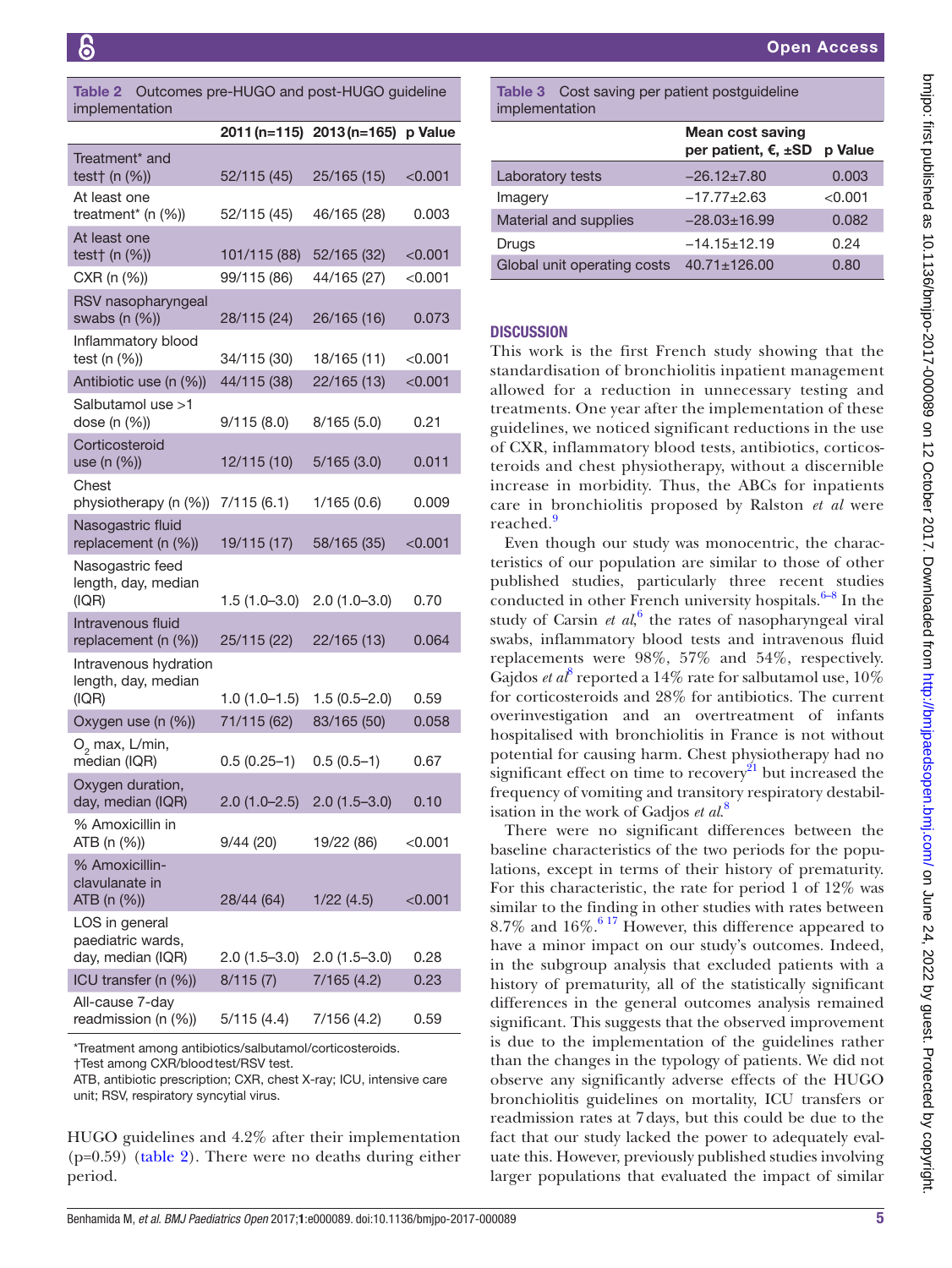bronchiolitis guidelines did not report any deleterious effects on morbidity.<sup>11 18 19</sup>

Concerning CXR, the NICE, $^2$  $^2$  the AAP<sup>3</sup> and the CPS bronchiolitis guidelines<sup>[4](#page-6-13)</sup> reaffirm that current evidence does not support its routine use. It should be reserved for cases of ICU admission or signs of an airway complication such as pneumothorax. Indeed, the rate of differential diagnoses made thanks to CXR in bronchiolitis was between 0.4% and 0.8% in recent studies,  $622$ whereas several studies suggest that CXR use increases the prescription of antibiotics.<sup>[22](#page-6-14)–24</sup> Schuh *et al*<sup>22</sup> showed the rate of infants identified for antibiotics preradiography was 2.6% and became 15% postradiography. Similarly, a French study showed 14% of the children without CXR received antibiotics versus 39% of those with CXR.<sup>[23](#page-6-15)</sup> Moreover, Carsin *et al* reported only 3.6% of the routinely performed CXR changed bronchiolitis inpatient manage- $\text{ment},^6$  $\text{ment},^6$  almost all by antibiotic introduction.

Our results also suggest that reducing unnecessary care provided benefits in terms of LOS and was cost saving. AAP guidelines implementations were followed by reduction of the LOS from 2.3 to 1.8 days in Mittal's study<sup>19</sup> and from 2.0 to 1.8 day in Ralston's study.<sup>25</sup> In our pragmatic study, the LOS remained stable at 2.0days. However, it should be kept in mind that those studies excluded patients who had been transferred to the ICU or who had comorbidities. Moreover, in France, a national PMSI analysis of 29784 children hospitalised for bronchiolitis showed a median LOS of  $3.0\,\text{days}$ .<sup>[1](#page-6-10)</sup> Additionally, the mean LOS observed in the recent multicentric French trial on hypertonic saline nebulisation was  $3.8 \text{ days}$ .<sup>[26](#page-6-18)</sup> Moreover, the implementation of HUGO guidelines allowed for little cost savings of  $\epsilon$ 54.25 per patient. By comparison, Akenroye *et al*<sup>11</sup> reported a mean cost per patient reduced by \$197.

In regard to supportive care, the downward trend of supplemental oxygen use that was close to significance (p=0.058). It could be improved by reassessing the oxygen discontinuation criteria and promoting intermittent pulse oximetry, as showed in two recent randomised trials.<sup>[16 27](#page-6-19)</sup>

In comparison with the results of other quality improvement studies, such as those reported in Ralston's systematic review, $^{18}$  $^{18}$  $^{18}$  we encountered better reduction rates for unnecessary diagnostic tests and treatments. This level of success is probably linked to the design of our intervention, as it was a voluntary local collaborative work. A large team of NUH medical staff (eg, paediatricians, paediatric pulmonologists and emergency physicians) were involved in generating the HUGO guidelines and in their presentation in interprofessional team meetings. Having a large team engagement led by a site champion is one of the major determinants of success for a bronchiolitis quality improvement programme, as found by Ralston *et al* in their multicentric study.<sup>[25](#page-6-17)</sup> Moreover, the collaborative nature of the work helps to overcome clinical practice inertia and to promote evidence-based medicine.<sup>[28](#page-6-21)</sup>

The main limitation of this study was its retrospective, monocentric before versus after design. In order to limit bias, we choose to evaluate the same unit during the three major bronchiolitis epidemic weeks. It may have introduced bias: performance during those times may be consistently better or worse than it might be at another time. However, the bias was the same for the two inclusion periods. We hypothesised that the workload is similar year-over-year during those busy weeks. There was no major change in the way the unit was run, senior medical staff or nurse teams between the two periods. We made the choice of a composite outcome associating treatment and diagnostic test; this outcome could appear heterogeneous. Nevertheless, treatment and diagnostic testing were the two main resources that tend to be misused in bronchiolitis. Having a composite outcome allowed us to capture the overall impact of the HUGO guidelines. Moreover, the use of each treatment and diagnostic test not routinely recommended by the guidelines were evaluated separately too, and we showed a clinically and statistically significant reduction of most of the inadequate tests or treatments.

In conclusion, we showed that reduction in the overuse of unnecessary diagnostic and therapeutic measure was possible in France. Sustainability and generalisability of the observed improvement are still to be evaluated. This study was a first step to convince the French paediatricians still reluctant to streamline their practices before the upcoming national French bronchiolitis guidelines.

Acknowledgements We would like to thank Arnaud Legrand for his statistical guidance, Noemie Fortin and Bruno Hubert from the French Institute for Public Health of the Pays de la Loire for their help with retrieving epidemiological data and Nathalie Surer and Marion Le Moal for their support of the PMSI extraction and the costs study. We are grateful to the patients and their families. We thank all of the physicians and nurses for their proper management of the medical files.

Contributors MB, CGLG, MV and EL designed the study. EL and CGLG supervised the study. MB was responsible for the data collection. MB and CGLG performed the data analysis. MB wrote the first draft of the manuscript. All authors interpreted the data, contributed to writing and revising the manuscript and take full responsibility for the integrity of the data and the accuracy of the data analysis.

Competing interests None declared.

Ethics approval The project was approved by the institutional review board at the Nantes University Hospital and was in accordance with the 1964 Declaration of Helsinki and its later amendments or comparable ethical standards. French legislation stipulates that informed consent is not required, and local retrospective data may be used for an epidemiological study.

Provenance and peer review Not commissioned; externally peer reviewed.

Data sharing statement Relevant anonymised data are available on reasonable request from the corresponding author.

Open Access This is an Open Access article distributed in accordance with the Creative Commons Attribution Non Commercial (CC BY-NC 4.0) license, which permits others to distribute, remix, adapt, build upon this work non-commercially, and license their derivative works on different terms, provided the original work is properly cited and the use is non-commercial. See: [http://creativecommons.org/](http://creativecommons.org/licenses/by-nc/4.0/) [licenses/by-nc/4.0/](http://creativecommons.org/licenses/by-nc/4.0/)

© Article author(s) (or their employer(s) unless otherwise stated in the text of the article) 2017. All rights reserved. No commercial use is permitted unless otherwise expressly granted.